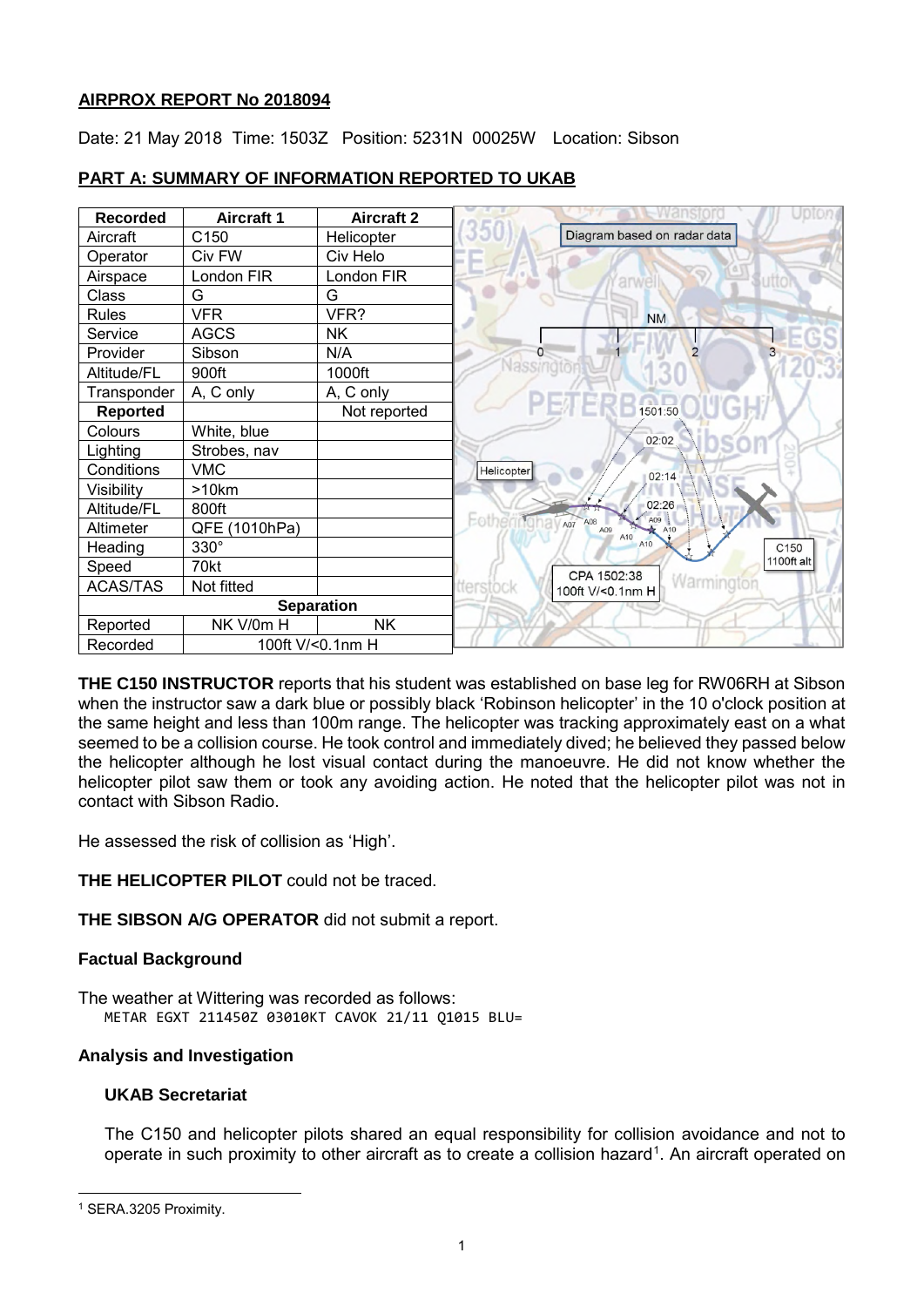or in the vicinity of an aerodrome shall conform with or avoid the pattern of traffic formed by other aircraft in operation<sup>[2](#page-1-0)</sup>.

#### **Summary**

An Airprox was reported when a C150 and an unidentified helicopter flew into proximity near Sibson aerodrome at 1503hrs on Monday 21<sup>st</sup> May 2018. Both pilots were operating in VMC, the C150 pilot under VFR and in receipt of an AGCS from Sibson Radio, the helicopter pilot probably under VFR but with unknown service provision.

### **PART B: SUMMARY OF THE BOARD'S DISCUSSIONS**

Information available consisted of a report from the C150 Instructor and radar photographs/video recordings.

Members first discussed the applicable regulations and agreed that although traffic was required to conform with or avoid the pattern of traffic at an aerodrome, the helicopter pilot may have considered his range from Sibson (about 2.5nm) was such that he was complying with the requirement to avoid. However, the regulations were somewhat ambiguous in this respect, the requirement was to avoid whatever pattern was being formed rather than any specific pattern. Because the C150 pilot was *de facto* operating in the visual circuit at Sibson, the helicopter pilot should thus have avoided him, although members commented that the C150's range from the airfield was such that another pilot might easily perceive it not to be in the visual circuit. This debate therefore raised the question "How far away should pilots avoid airfields, especially those that do not have an ATZ?" The only answer was "By far enough to avoid whatever pattern of traffic was being formed at any particular time", which was not wholly satisfactory.

Being somewhat open to interpretation, the rules of the air therefore rely on every pilot ensuring that they operate in such a way that enables others to assimilate their intentions; courtesy and consideration are key to resolving situations where there is uncertainty. In this case, members considered that the size of the C150 circuit may have placed it in a position where the helicopter pilot was not expecting circuit traffic. Similarly, members felt that the helicopter pilot would have been much better placed by either avoiding flying at likely circuit altitudes, contacting or listening out on the Sibson AGCS frequency, or remaining further away as he transited in Sibson's vicinity.

In the event, the Board agreed that resolution of the conflict had relied on see-and-avoid and, not knowing the helicopter pilot's perception of the event, they felt that the incident was probably best described as being a conflict in Class G resolved by the C150 pilot. Commending him for his excellent lookout scan and sighting of traffic outside the circuit whilst instructing, members nevertheless agreed that separation at CPA had been much less than desirable, with some wondering whether collision had been avoided by providence alone. After some discussion, it was agreed that the C150 instructor's avoiding action had likely materially increased separation although safety had not been assured.

# **PART C: ASSESSMENT OF CAUSE AND RISK**

 $\overline{\phantom{a}}$ 

Cause: A conflict in Class G resolved by the C150 pilot.

Degree of Risk: B.

<span id="page-1-0"></span><sup>2</sup> SERA.3225 Operation on and in the Vicinity of an Aerodrome.